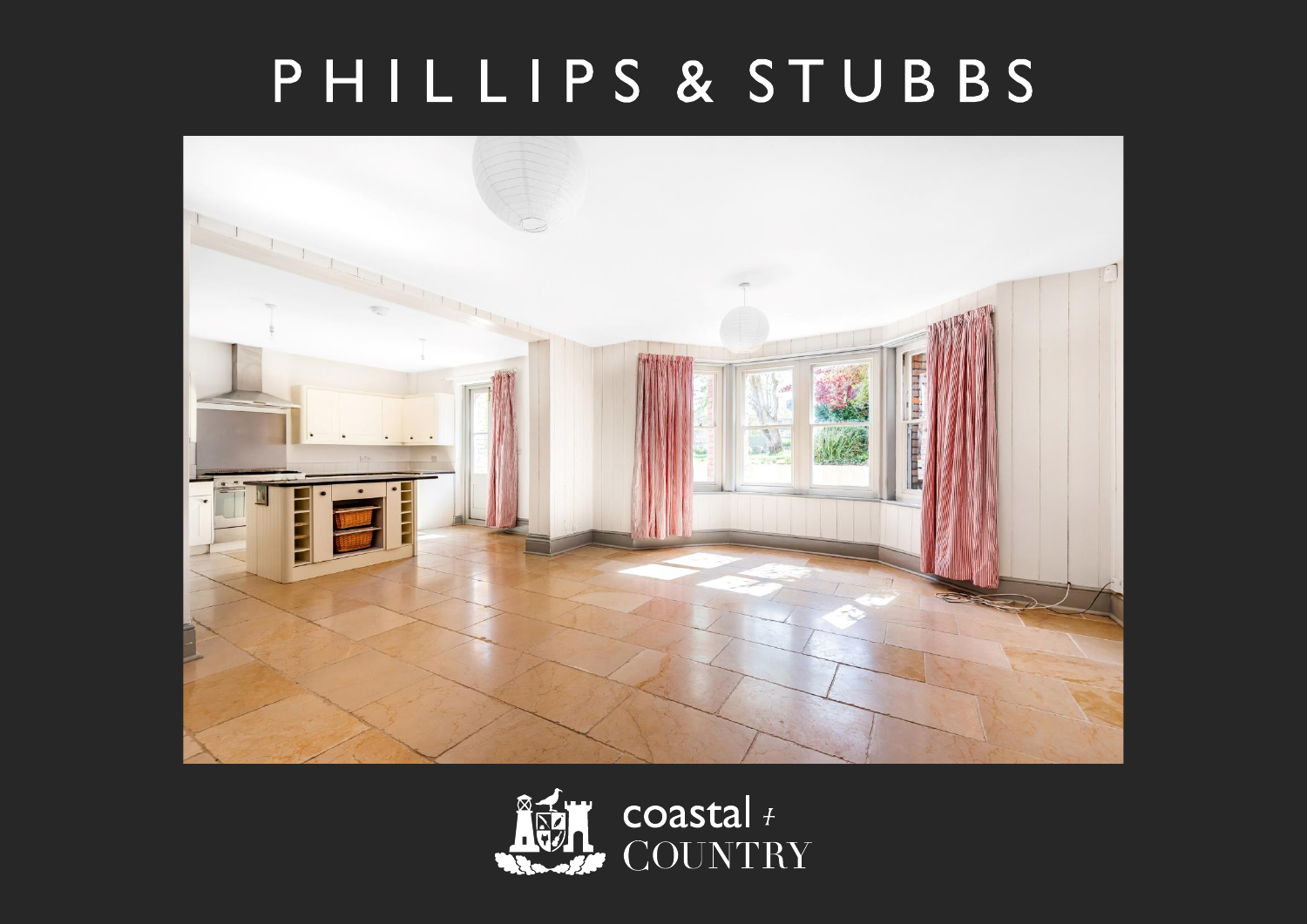

### **16a Dane Road, Hastings TN38 0QN**

A stunning garden flat located in a tree lined street. The property offers stone flooring throughout with high ceilings and spacious open plan living room / kitchen with working fire place. The kitchen is fitted with a fridge freezer, dishwasher and range cooker with gas hob. Utility room in the hallway has fittings for the washing machine (to be provided by tenant). The main bedroom has built in wardrobes and an en-suite bathroom (with shower over bath). The second bedroom has built in wardrobes with an en-suite shower room. There is a private patio garden to the rear of the property. On street parking. Gas central heating throughout (with underfloor heating). Unfurnished. Regrettably no pets. Available from the start of June 2022.

- Spacious Garden Flat
- Large Open Plan Kitchen / Living Room
- Working Wood Burner In Living Room
- Two Double Bedrooms
- Two Bath / Shower Rooms
- Private Patio Garden
- On Road Parking
- Available From June 2022
- Regrettably No Pets
- Council Tax: Band B (£1726.12)

# **£1250 Per Calendar Month**



Viewing Arrangements : Strictly by appointment with Phillips & Stubbs

Important Notice: Phillips & Stubbs, their clients and any joint agents give notice that: 1. They are not authorised to make or give any representations or warranties in relation to the property either here or elsewhere, e assume no responsibility for any statement that may be made in these particulars. These particulars do not form part of any offer or contract and must not be relied upon as statements or representations of fact. 2. These p make them accurate and reliable, if there are any points of particular importance to you please contact our office and we will make further enquiries on your behalf. Any areas, measurements or distances are approximate. Th not necessarily comprehensive. It should not be assumed that the property has all necessary planning, building regulation or other consents regarding alterations. Phillips and Stubbs have not tested any services, equipment or otherwise. All contents, fixtures, fittings and electrical appliances are expressly excluded from the sale unless specifically mentioned in the text of the sales particulars. A wide angle lens has been used in the photo

47-49 Cinque Ports Street, Rye, East Sussex TN31 7AN 01797 227338 rye@phillipsandstubbs.co.uk Mayfair Office, 15 Thayer Street, London WIU 3JT 0870 1127099 mayfair@phillipsandstubbs.co.uk

www.phillipsandstubbs.co.uk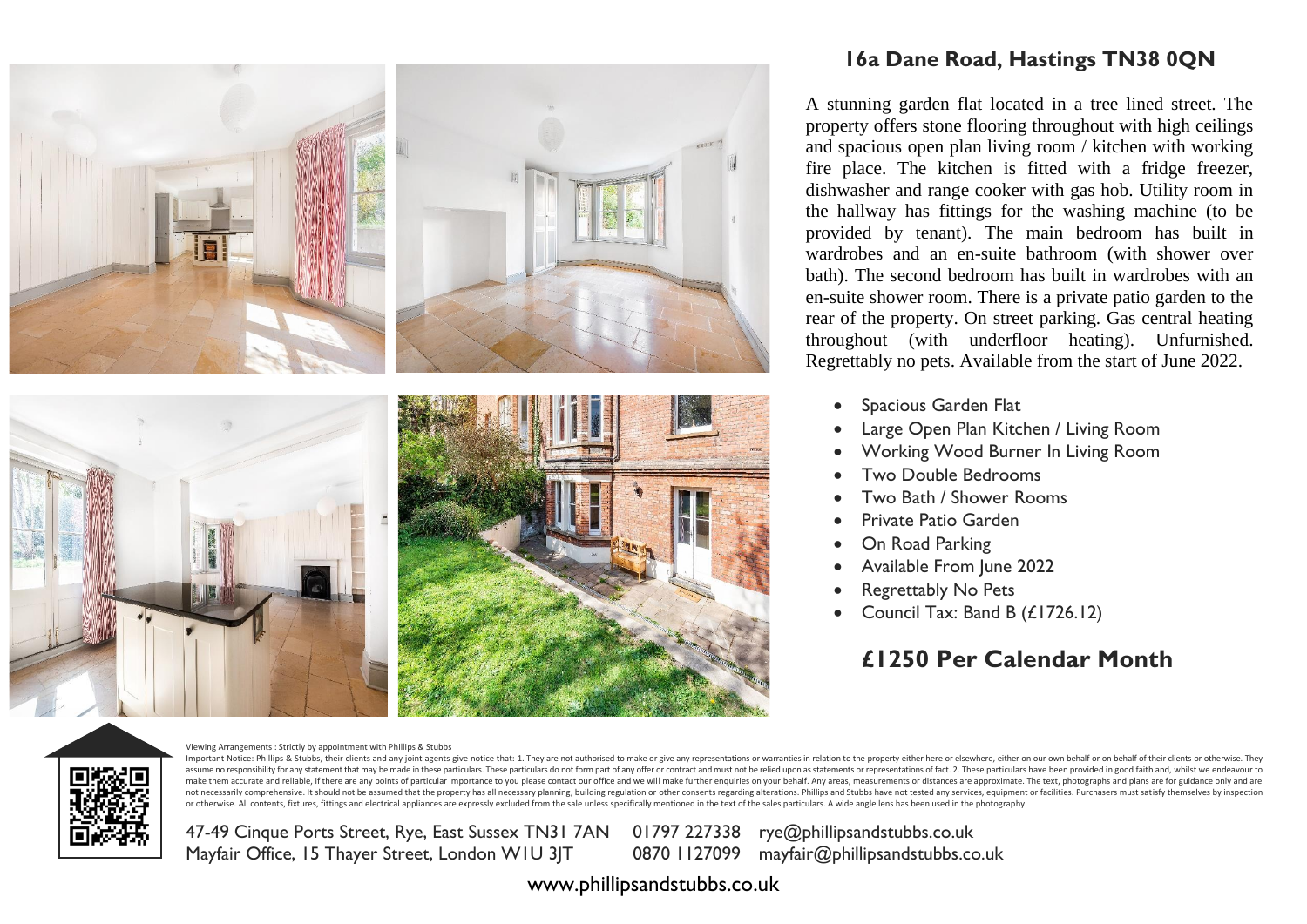Approximate Area = 1176 sq ft / 109.2 sq m Limited Use Area(s) = 22 sq ft / 2 sq m Total = 1198 sq ft / 111.2 sq m For identification only - Not to scale

**Denotes restricted** head height



Certified<br>Property  $\omega$ 

Floor plan produced in accordance with RICS Property Measurement Standards incorporating International Property Measurement Standards (IPMS2 Residential). © nichecom 2021.

Viewing Arrangements : Strictly by appointment with Phillips & Stubbs

Important Notice: Phillips & Stubbs, their clients and any joint agents give notice that: 1. They are not authorised to make or give any representations or warranties in relation to the property either here or elsewhere, e assume no responsibility for any statement that may be made in these particulars. These particulars do not form part of any offer or contract and must not be relied upon as statements or representations of fact. 2. These p make them accurate and reliable, if there are any points of particular importance to you please contact our office and we will make further enquiries on your behalf. Any areas, measurements or distances are approximate. Th not necessarily comprehensive. It should not be assumed that the property has all necessary planning, building regulation or other consents regarding alterations. Phillips and Stubbs have not tested any services, equipment or otherwise. All contents, fixtures, fittings and electrical appliances are expressly excluded from the sale unless specifically mentioned in the text of the sales particulars. A wide angle lens has been used in the photo



47-49 Cinque Ports Street, Rye, East Sussex TN31 7AN 01797 227338 rye@phillipsandstubbs.co.uk Mayfair Office, 15 Thayer Street, London WIU 3JT 0870 1127099 mayfair@phillipsandstubbs.co.uk

www.phillipsandstubbs.co.uk